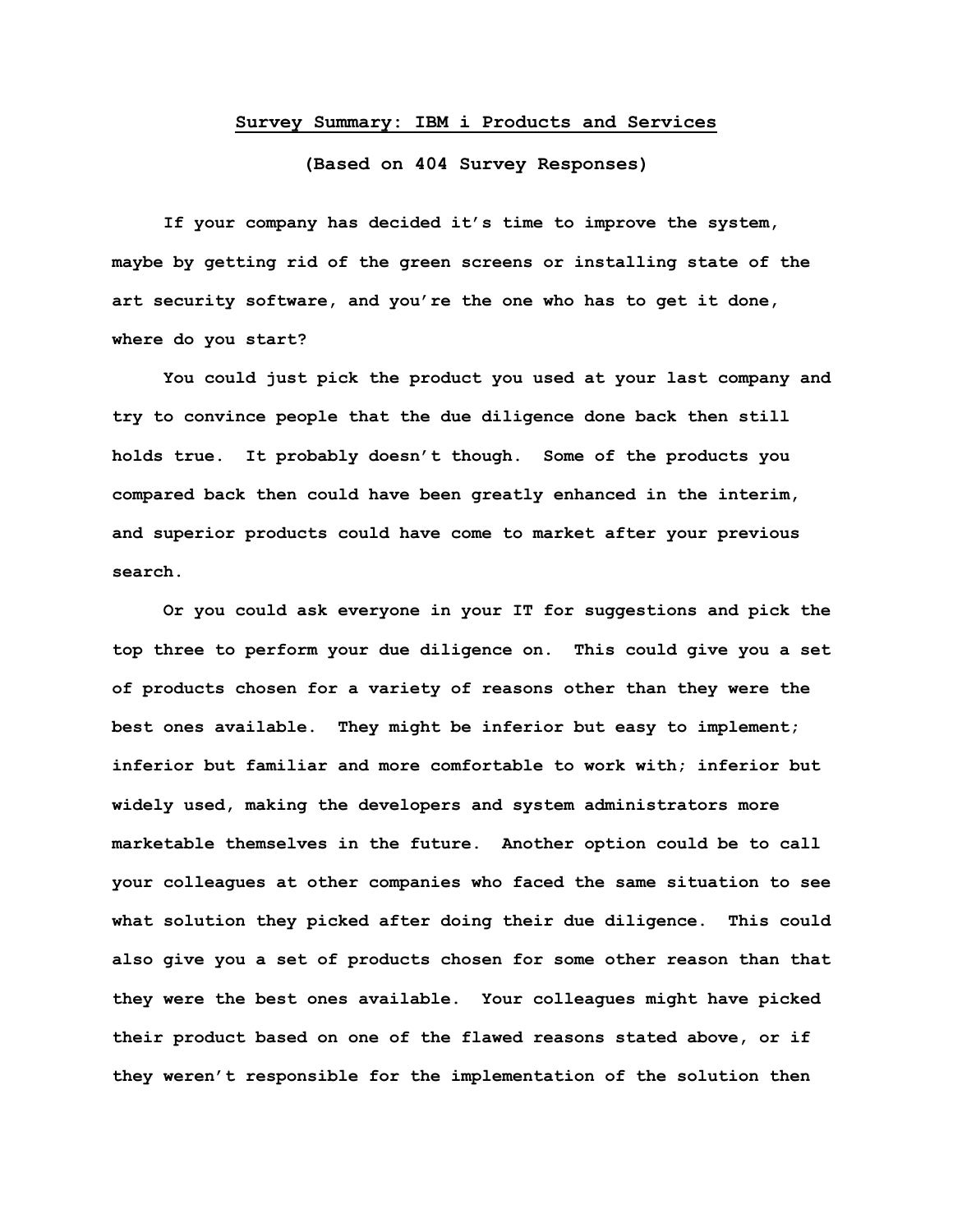**they might have relied on the choice of someone else at their company and not really understood why it was chosen. In addition, they might not have looked outside their industry for a solution, the same mistake you'll be repeating if your colleagues all work in your industry.**

 **So the question remains, where do you start? My suggestion is that you start right here with the results of this survey. Why?** 

- **It shows which solutions were chosen most often regardless of industry.**
- **It lets you profit from the expense of the due diligence done at other companies. While some might not have done any due diligence at all it's likely that if 50 companies picked the same solution then at least a few of them did their due diligence correctly. To put it another way, how likely is it that every single one of them did their due diligence poorly?**
- **It shows you solutions that you, your colleagues, and the people in your IT department might not even be aware of. It was created to give as close to a real-time view of what's going on in the ecosystem as possible. People can go back in and change their answers as things change at their company (the results are updated daily) and there's no end date that would turn it into a stale snapshot. That means cutting-edge solutions which haven't had enough time to gain a significant share of the market will show up on it.**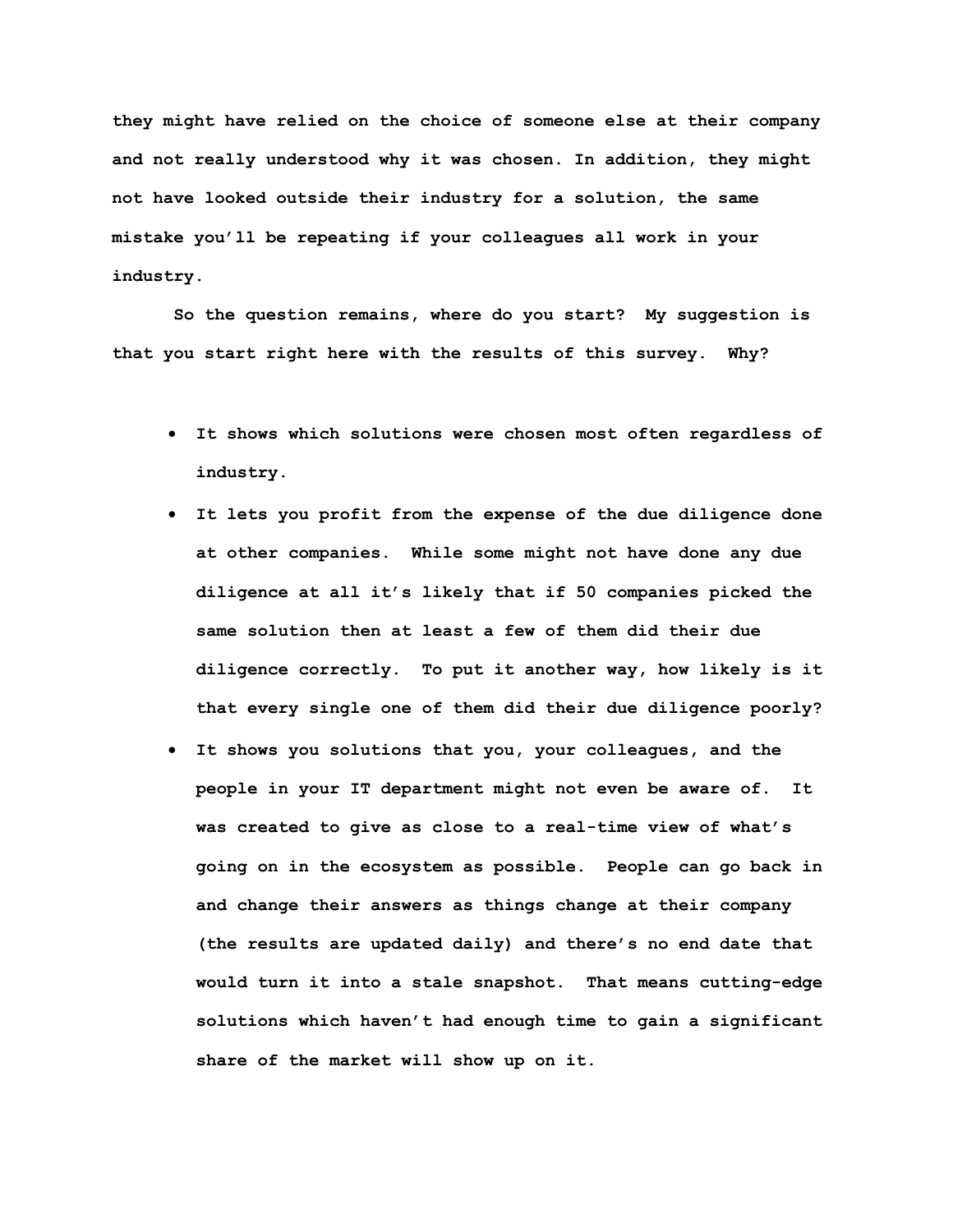**It provides you with a list of people who have volunteered to give you a review of products they're familiar with. Their reviews aren't vetted in any way – you're as likely to get a negative review as a positive one.** 

 **This summary has been divided into two sections.** 

 **The first section identifies specific solutions for problems. The names of the top three most commonly used solutions or service providers will be highlighted, along with the names of two more you might want to include in your due diligence process because they might have come out on the market too recently to have gained a significant market share compared to products which have been on the market for years, or they might be widely used in regions where news of the survey hasn't become well-known yet.**

 **The second section will be of more interest to the people in your IT department than the company as a whole. It contains information about other companies in the ecosystem, things like what the most frequently used programming languages are, what version of the operating system they're on, whether or not they plan to migrate off of the system. etc….**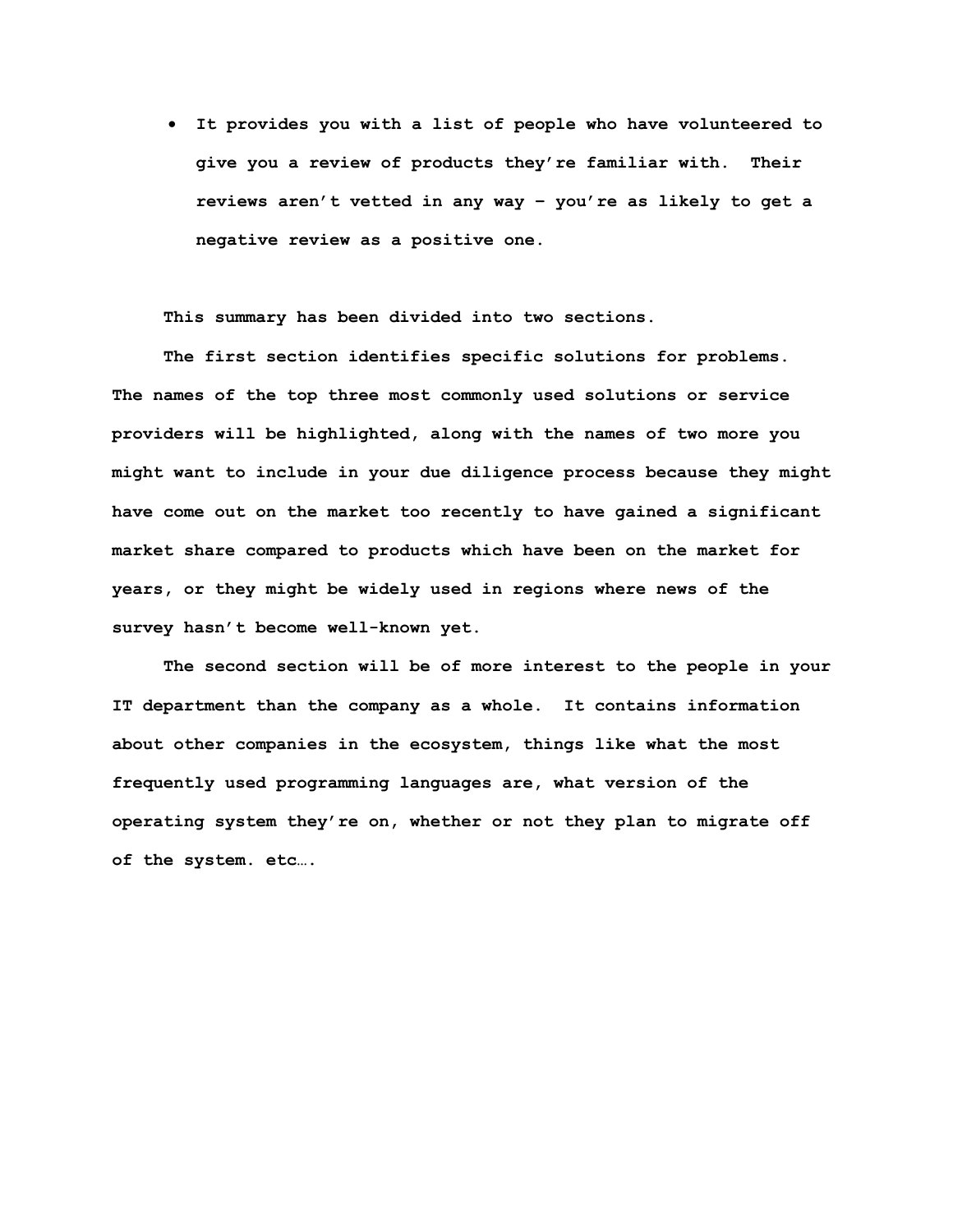**A few things you should keep in mind while reading the summary:**

- **All of the questions on the survey are optional so some will have more responses than others. If you download a complete copy of the survey at all400s.com you'll be able to see the number of respondents per question.**
- **People could choose multiple answers for some of the questions so when you read the full report you'll find some of the percentages adding up to more than 100%.**
- **Duplicate responses from the same company were merged into a single record. One or two duplicates may have slipped through the cracks but with the large number of responses this shouldn't impact on the overall rankings. (If you took the survey and don't see your answers when you go back into it then someone else from your company also took it and the answers were merged into their record.)**
- **Answers like 'None', 'Not Applicable' and 'In-House' were ignored in the rankings. The purpose of the summary is to give you the names of actual products and services to compare during your due diligence process.**
- **'IBM' was given as an answer to many questions without clarification. They could have meant an IBM product, IBM's Global Services, or a method. If 'IBM' ranked as one of the top solutions then the number of choices will be increased to four with 'IBM' as the fourth. If you want to include IBM in**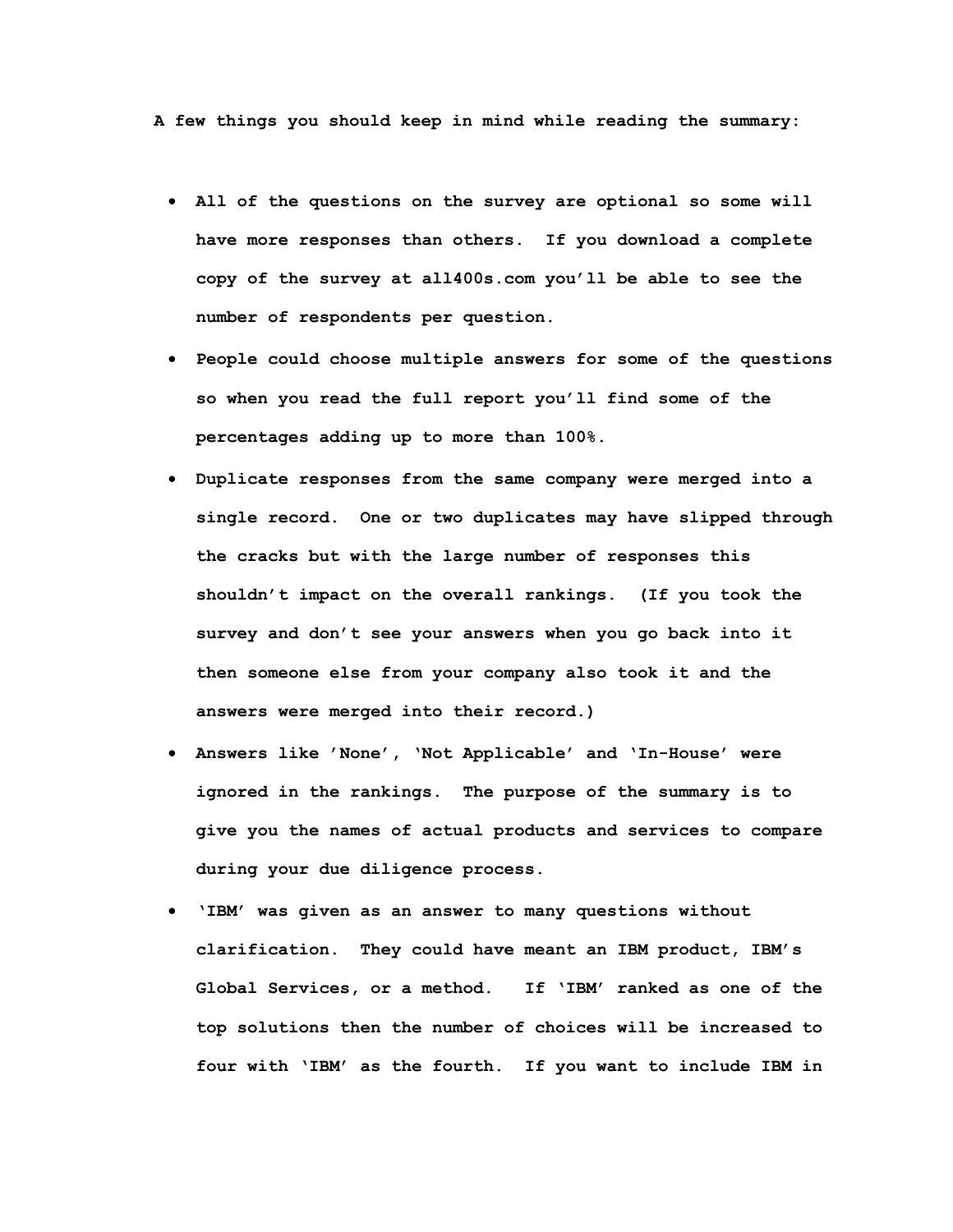**your testing you'll have to contact it directly to find out what it suggests.** 

 **Some of the questions at the end of the survey were added after the survey had already begun. These were added based on suggestions from many people who thought finding out the answers to them would help the community and due to their late addition they'll have fewer results.**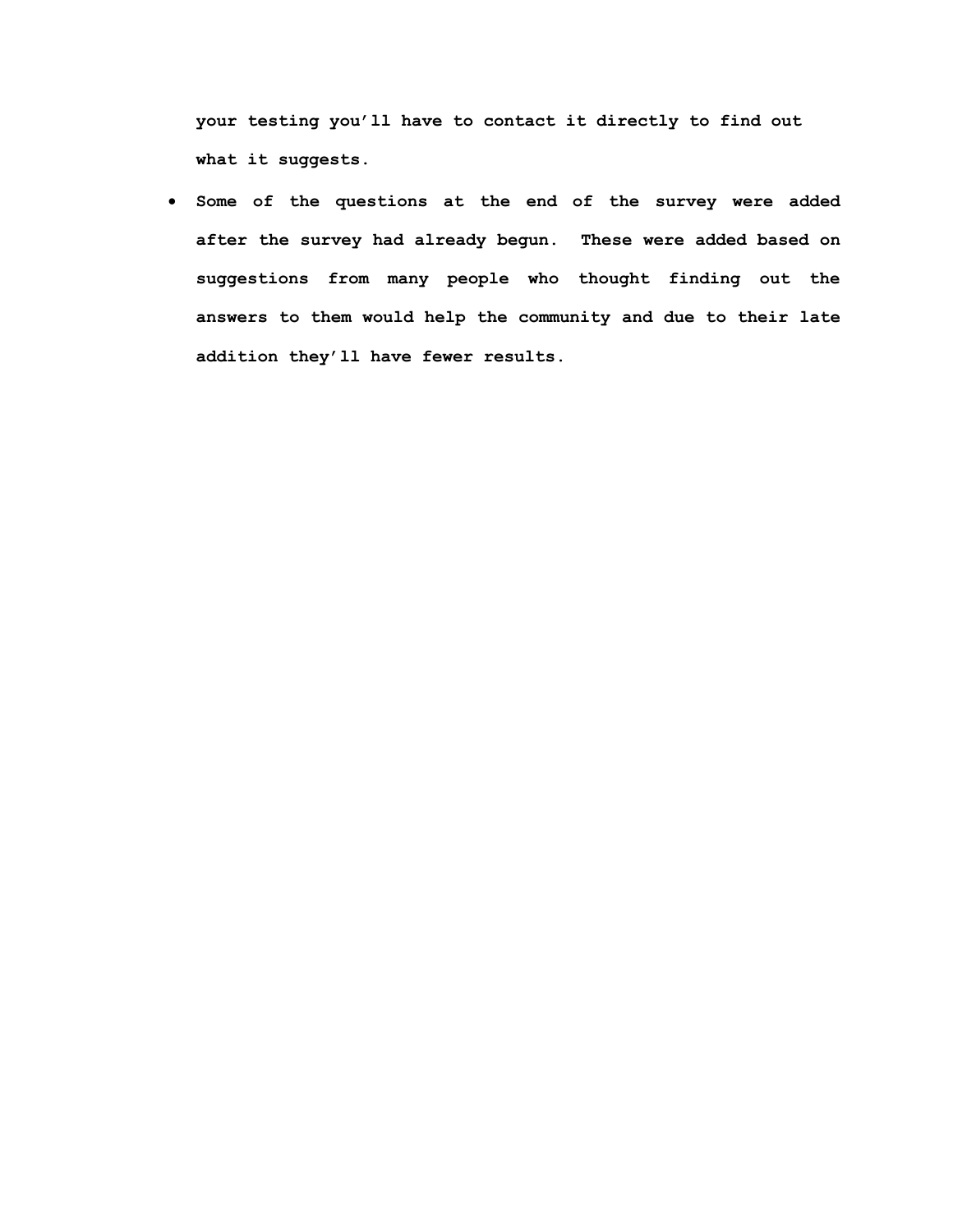# **Section 1 – Product and Service Solutions**

What's the best way to get rid of green screens and replace them **with a modern user interface? Include these companies in your due diligence process:** 

- **1. Fresche Solutions (Looksoftware, BCD)**
- **2. CNX (Valence)**
- **3. Rocket Software (LegaSuite, JWalk)**
- **4. IBM**

 **If you'd like a couple of more products to round out your testing process then Profound Logic and Easy400 were next in the rankings.** 

 **One vendor whose name comes up frequently when talking about converting to a modern user interface, ASNA, ranked much lower than expected based on how well-known it is. That's why we'll make this point here. At least one person at every major vendor was made aware of the survey - lower than expected rankings of any vendor won't be due to any lack of awareness on their part. They might have chosen not to encourage their customers to participate in the survey; their customers might not have been eager to endorse them by letting anyone know they're using them; or there might be other, less obvious, reasons for their lower score. If you need to start your conversion project right away then we'd suggest you go with one of the current top-ranked vendors on the survey. If your project is scheduled to start a few months down the road then it wouldn't hurt to wait and see if the rankings have changed when the next summary comes out. We'll be creating a new summary after each new batch of 400 responses has**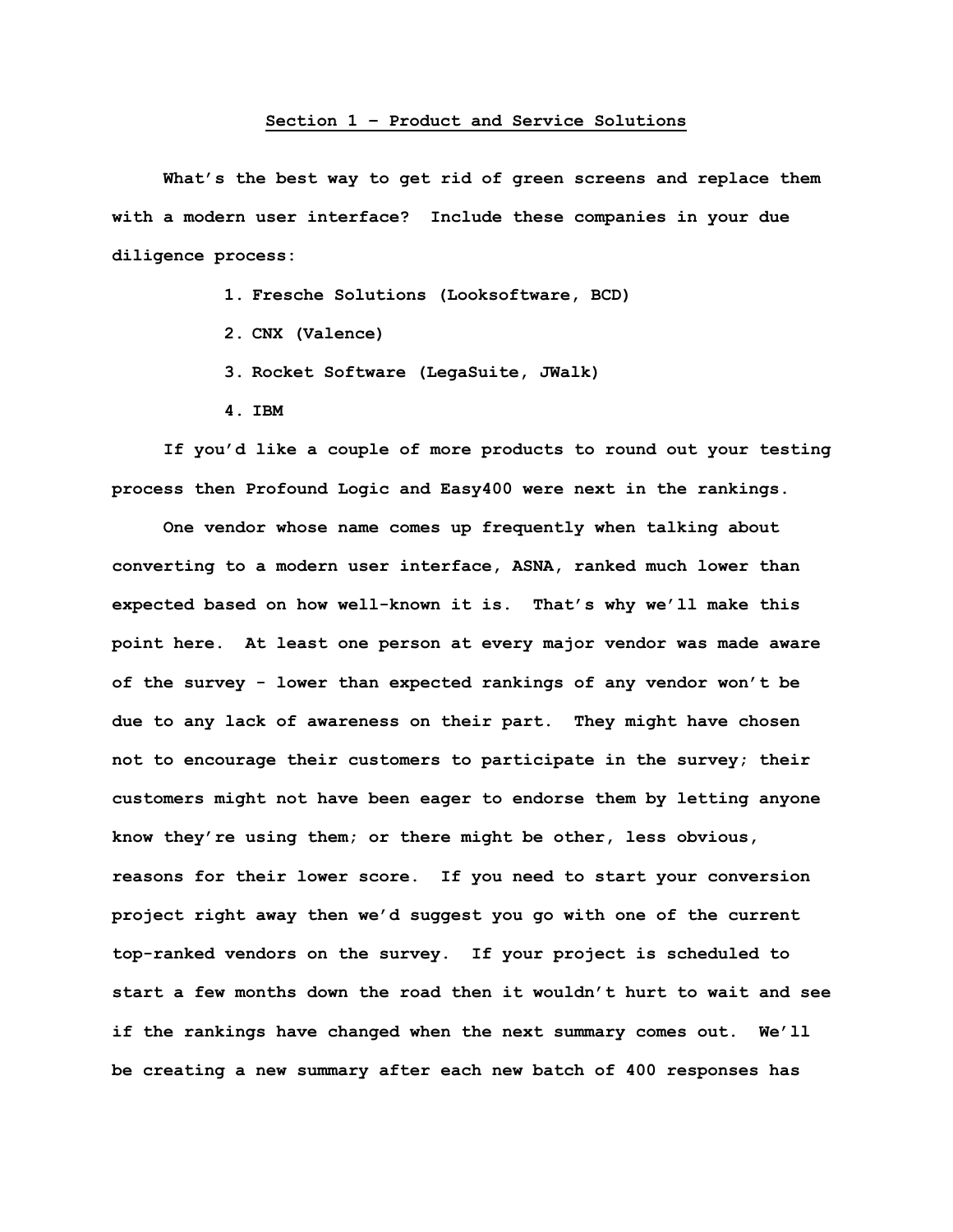**been received so the next one is due at the 800 mark (it will include any updates companies have made to their previous responses.)**

#### **\*\*\*\*\*\*\*\*\***

 **What's the best security product for protecting your system?** 

- **1. HelpSystems (Powertech, StandGuard)**
- **2. Microsoft (?)**
- **3. Cisco (?)**
- **4. RazLee (iSecurity - SEA is its North American reseller)**
- **5. Townsend Security**

 **Helpsystems topped the rankings by a wide margin when it came to this question. Five options were provided to answer this question because the Microsoft and Cisco solutions didn't include any particular product name in the responses.** 

 **If you need more than these five products we'd suggest you skip a few of the spots down the rankings and test the ones from Syncsort (Cilasoft, Enforcive) and Kisco Information Systems, the former because it's one of the top four vendors in the ecosystem and the latter because it tends to make products that are easy to use.** 

#### **\*\*\*\*\*\*\*\*\***

 **What's the best change management product, one that can help with Sarbanes-Oxley compliance and be easy to use from the SDLC perspective?** 

- **1. Rocket Software (Aldon)**
- **2. SoftLanding (Turnover)**
- **3. JIRA and Git (tied for 3rd place)**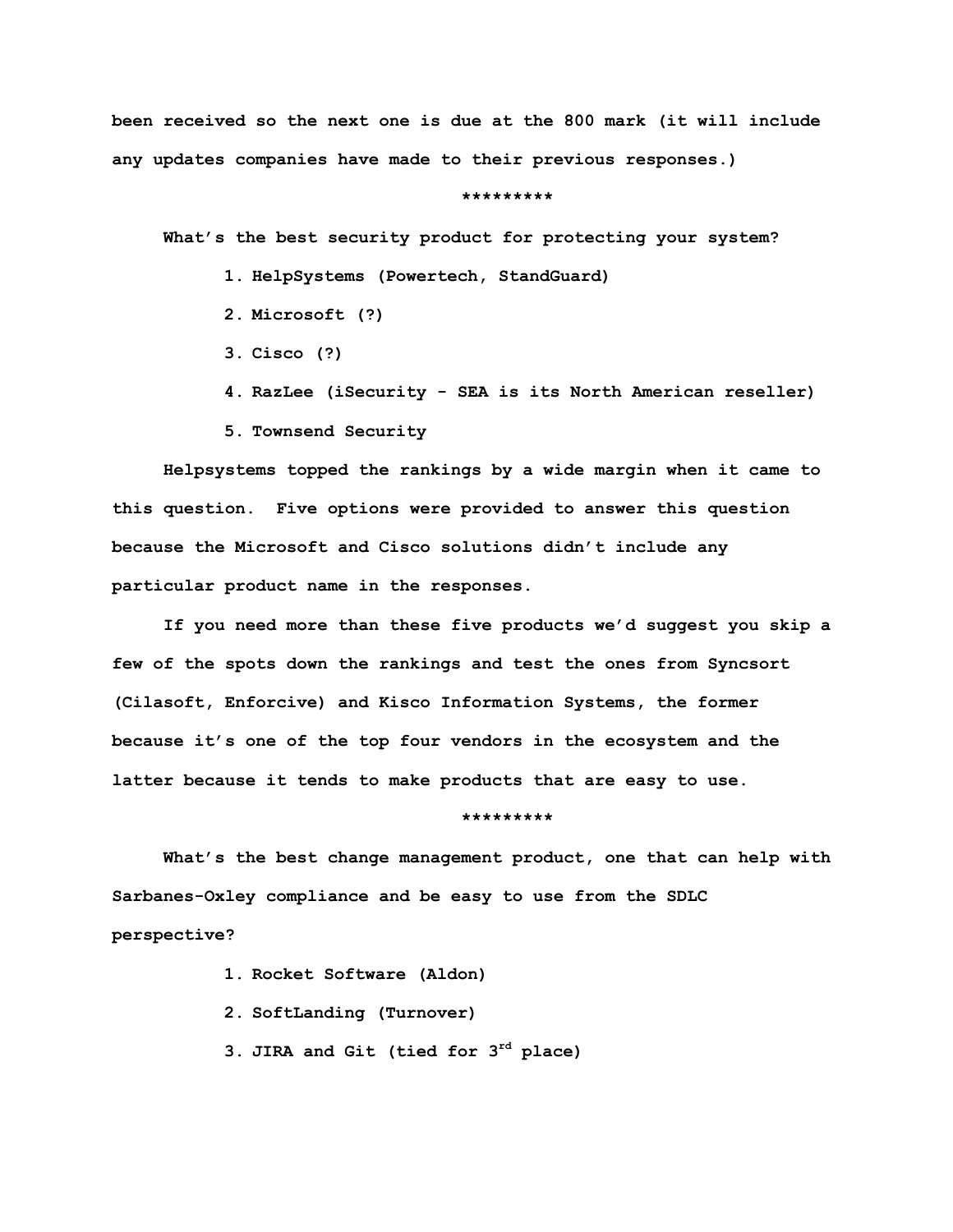**Rocket and SoftLanding are the clear winners here. If you'd like to include more products then based on name recognition alone Remain Software, Midrange Dynamics and Arcad Software might be good choices.** 

## **\*\*\*\*\*\*\*\*\***

 **What ERP software would be the best one for your company? That's a harder question to answer than you might think because it depends a great deal on what industry your company is in. These are the top six industries companies we received responses from:**

- **1. Manufacturing**
- **2. Distribution**
- **3. Computers (Hardware, Software, Consulting)**
- **4. Transportation and Logistics**
- **5. Retail**
- **6. Insurance**

 **If your company belongs to one of them then the top three picks would be:**

- **1. JDE World**
- **2. SAP**
- **3. Infor XA**

 **There are a few caveats though. ERP software that has been around for a long time might suffer from the same kind of naming confusion AS/400 and IBM i suffers from. People who said 'BPCS' might have used that label out of habit when the company is really using its replacement, Infor LX. The same could be true with 'Mapics' and 'Infor XA'.**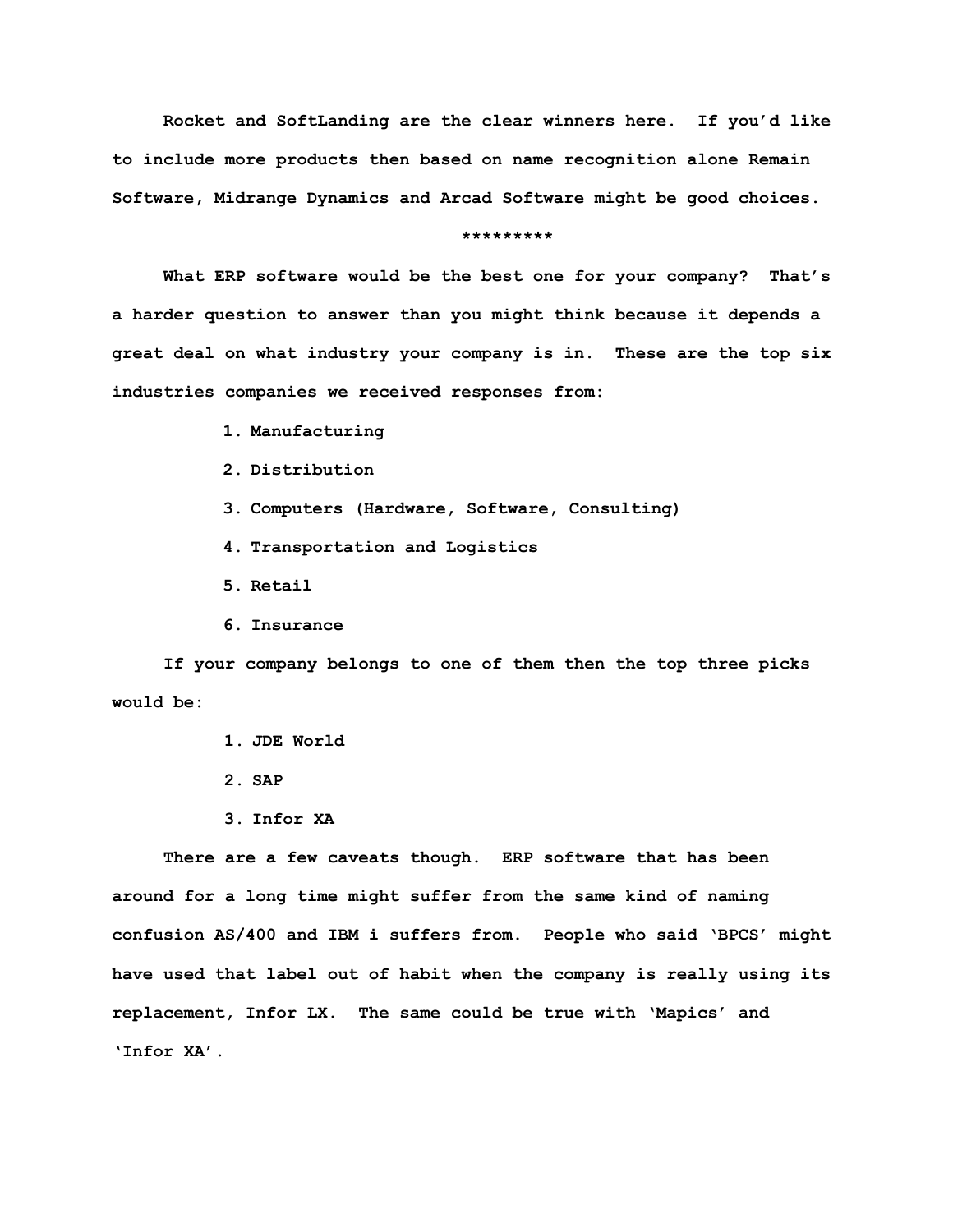**JDE EnterpriseOne isn't in the top three but when ALL400s checks the job boards JDE World and JDE EnterPriseOne consistently show up more than any other ERP package. This might be explained due to the fact that companies outside of the manufacturing industry frequently use its accounting module.**

 **If you're not in one of the industries named above we suggest you look at question #4 on the current survey and skim through the rankings to find software that was designed with your industry in mind.**

#### **\*\*\*\*\*\*\*\*\***

 **What should you use for system automation?**

- **1. HelpSystems (Robot Console, Halcyon, Skybot AutoMATE)**
- **2. SEA (absMessage)**
- **3. Jenkins**
- **4. IBM Director**

 **If you need a couple of more products then Spoolflex and TWS are next in the rankings.** 

# **\*\*\*\*\*\*\*\*\***

 **What should you use for job scheduling?**

- **1. HelpSystems (Robot Scheduler, Halcyon)**
- **2. AJS (Advanced Job Scheduler)**
- **3. Control-M**
- **4. IBM Advanced**

 **If you need a couple of more products then SEA has just come out with one called absScheduler, and TWS is another option.** 

 **\*\*\*\*\*\*\*\*\***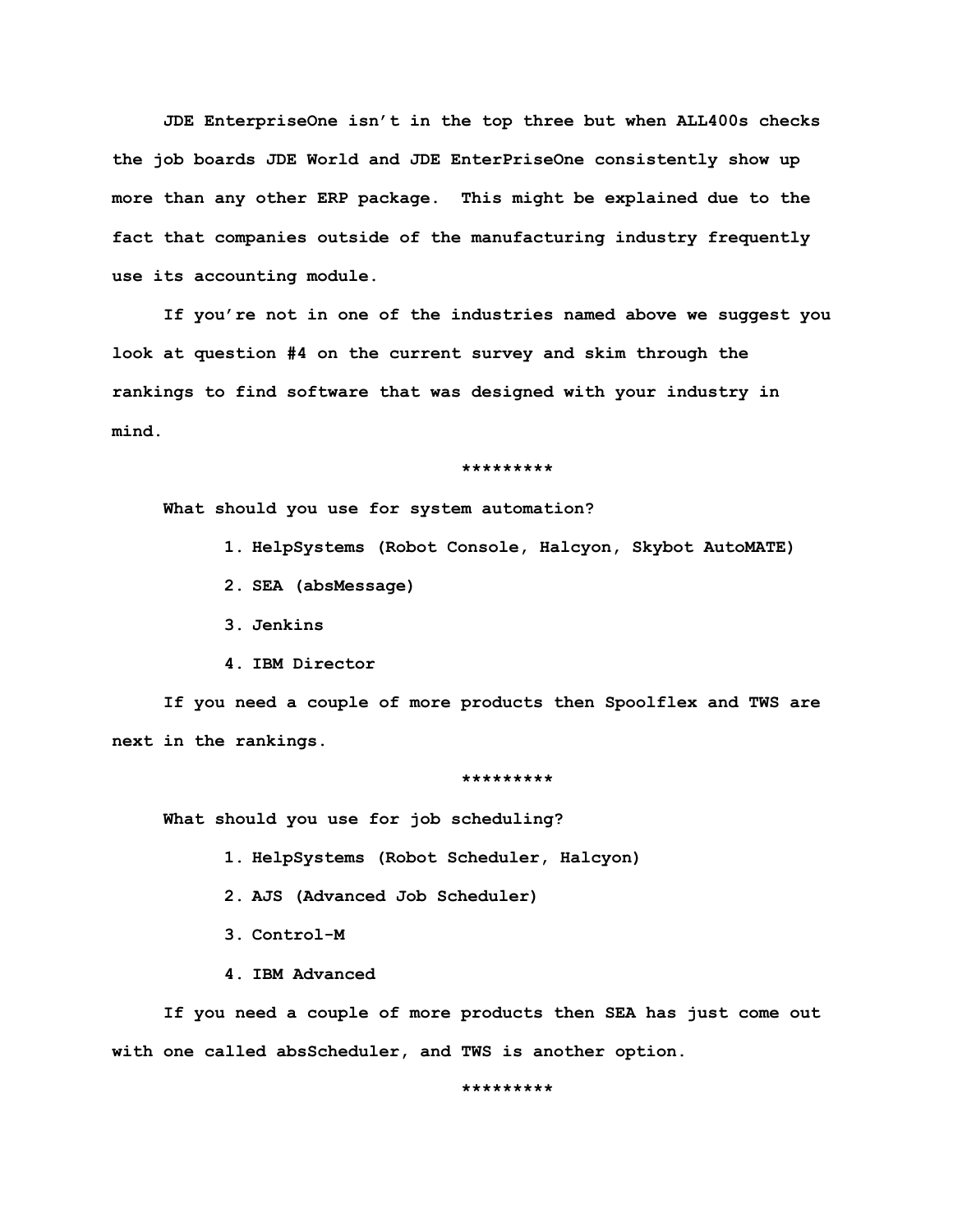**What's your best bet for a native IBM 'i'- based software or SaaS for credit card processing?** 

- **1. Curbstone**
- **2. FirstData**
- **3. Verifone**

 **The word 'native' was missed by many people because many of the products further on down in the rankings aren't 'native' solutions. You'll have to check with those vendors to find out if their product really resides on the platform.** 

#### **\*\*\*\*\*\*\*\*\***

 **What should you use to backup your system?**

- **1. BRMS (IBM)**
- **2. VAULT400 (UCG Technologies)**
- **3. Evault**

 **Those were the top three products - as opposed to methods. Several people responded with the methods they used with "Backup Tapes" and "Save to SAVF and then FTP to another location" being the two top methods. EMC Data Domain and iTera (Syncsort) were the next two real products in the list.**

## **\*\*\*\*\*\*\*\*\***

 **What the best product for high availability and disaster recovery (HA/DR)?**

- **1. Mimix, iTera, Quick-EDD, OMS/ODS (Syncsort/Vision Solutions)**
- **2. APSU**
- **3. VAULT400 (UCG Technologies)**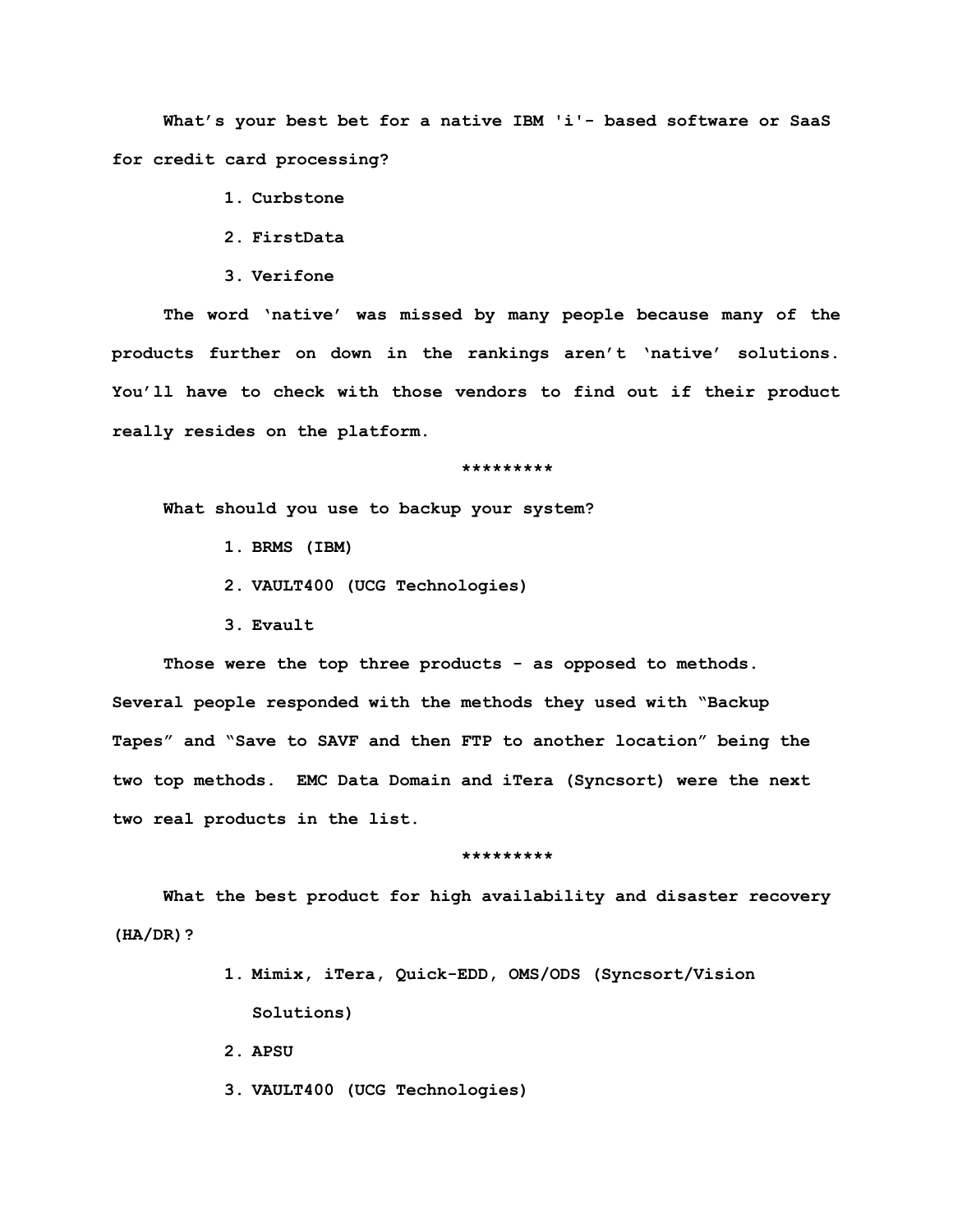**iCluster (Rocket) and Maxava HA were the next two highest ranking solutions.**

#### **\*\*\*\*\*\*\*\*\***

 **What cloud hosting company should you use?**

- **1. AWS**
- **2. Azure**
- **3. Office 365**
- **4. IBM**

 **For two more vendors you might want to choose One Drive and UCG Technologies based on their rankings for that question.**

### **\*\*\*\*\*\*\*\*\***

 **What consulting company should you use? The obvious answer is 'the one that the highest number of companies has been satisfied with', which is exactly what one of the survey questions asked. And here are the answers.**

- **1. BVSTools**
- **2. CNX**
- **3. Sirius**
- **4. IBM**

 **Fresche Solutions and UCG Technologies were next on the list.** 

 **That concludes Section 1 of this summary. Section 2 contains the answers to questions most IT departments will find interesting.**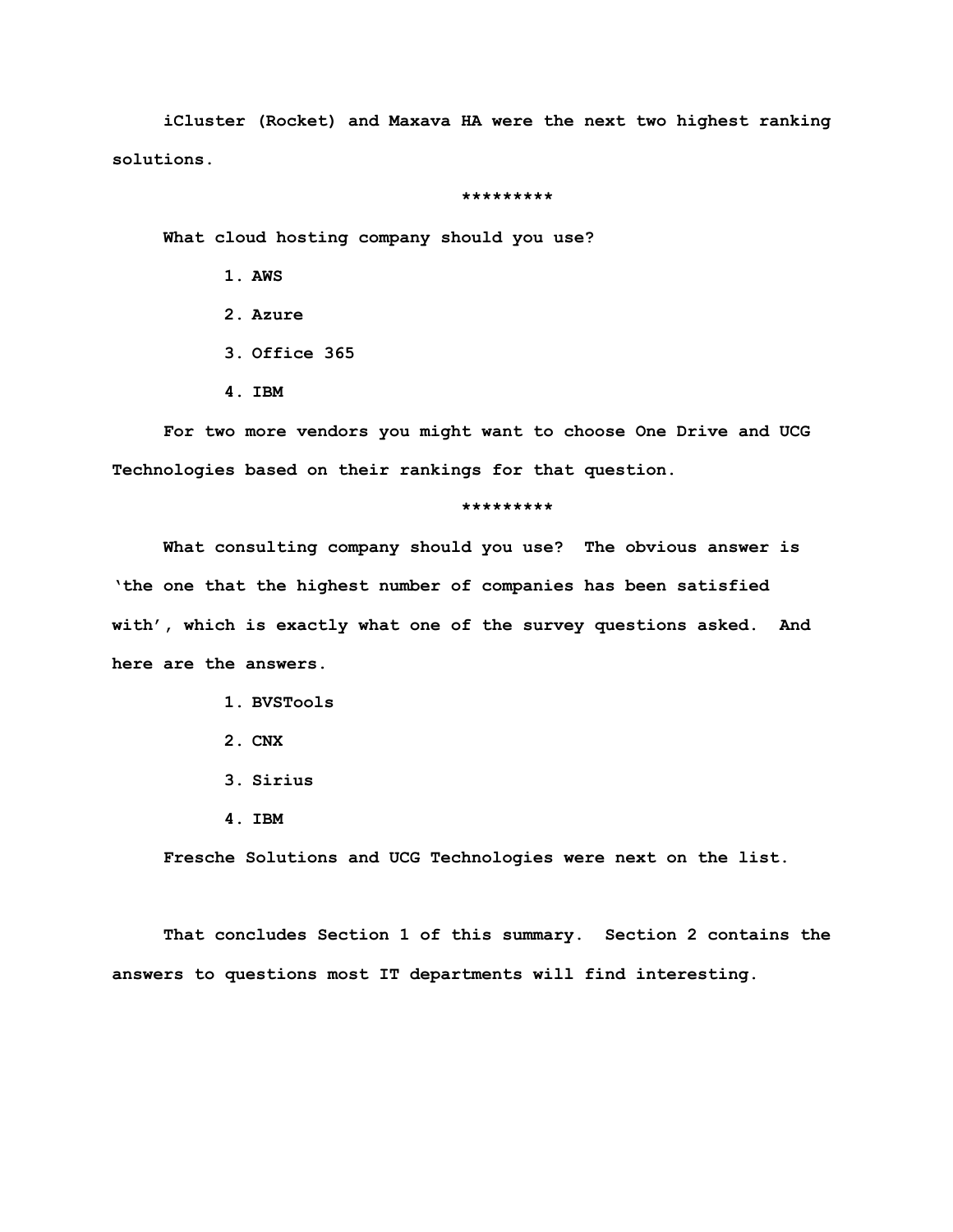# **Section 2 – IBM i (AS/400) Platform Points of Interest**

 **One of the questions programmers who aren't thinking of retiring anytime soon ask is "What programming language(s) should I learn to stay relevant?" If you intend to stay on the IBM i platform then, in addition keeping your RPG skills up-to-date, you should also learn, in order of importance –**

- **1. SQL**
- **2. Java**
- **3. Javascript**
- **4. PHP**
- **5. XML**
- **6. JSON**

 **Aside from the various versions of RPG, these are the languages that were reported as being used most frequently on the platform. Many of the respondents reported multiple languages were being used in multiple combinations.**

 **It's not surprising that SQL came out on top considering the responses to the question about how files/tables are being created. While DDS is still being used at the majority of companies, SQL (Create Table) and DDL are frequently being used (120 companies use the former and 112 companies use the latter).** 

 **If you're an RPG programmer to-the-core and closing in on retirement then it looks like you'll still be marketable for a while. Out of 404 companies, 146 said RPG III was still being used in production (36%), and 58 said they still had some RPG II code running in production (14%).**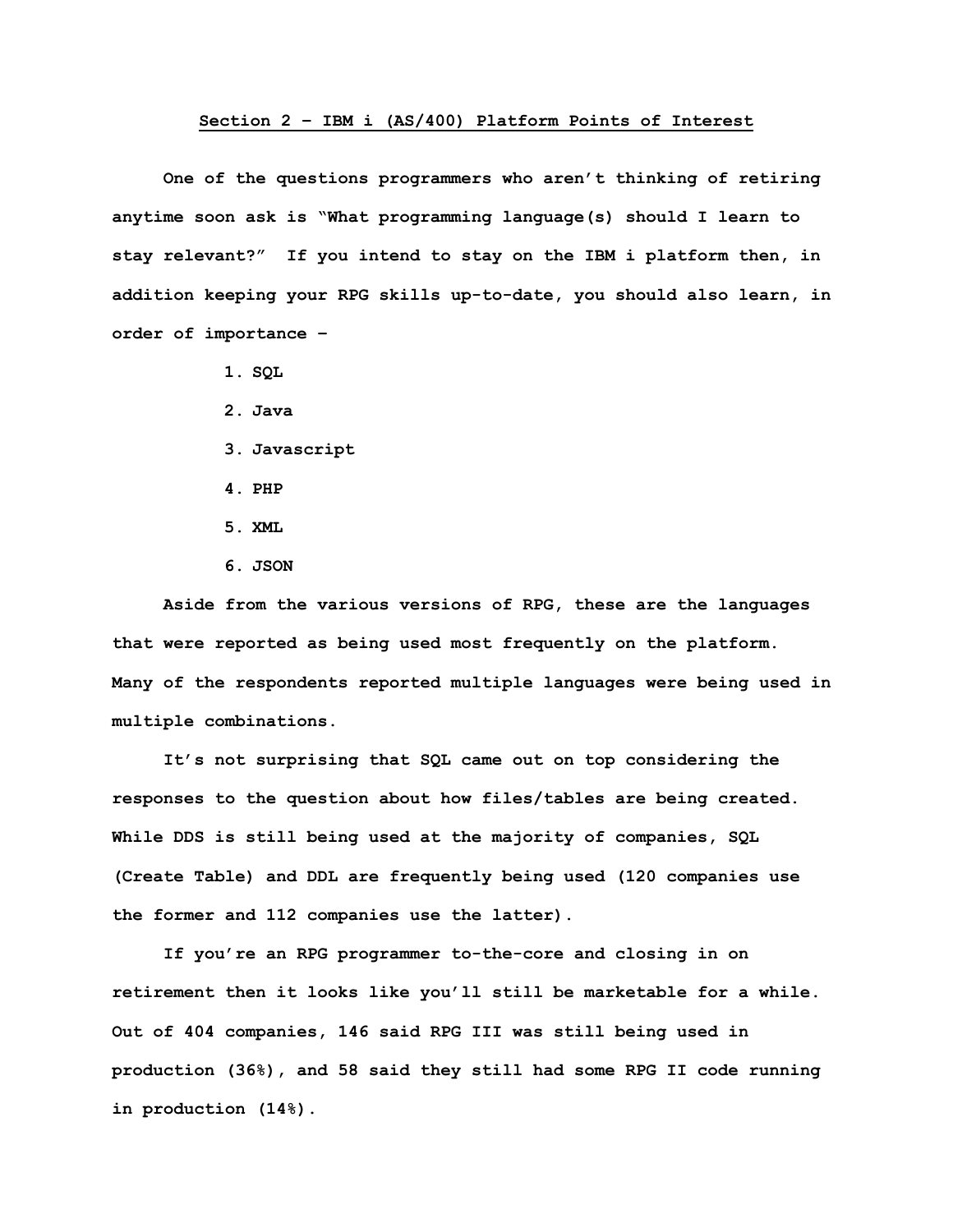**IBM and its Champions have been working hard to get programmers to switch from ADTS (SEU, PDA, SDA, etc..) to RDi and they've been making progress. ADTS is still being used at 195 companies (57%) but** 

**RDi is catching up at 45%. It's being used either with ADTS or all by itself at 156 companies (45%). Visual Studio and the free version of Eclipse are also being used by a significant number of companies.**

## **\*\*\*\*\*\*\*\*\***

 **Another area where IBM and its Champions have been working hard in is to get people to stop calling the IBM i an AS400. It's been 11 years since the IBM i came out yet 93% of the surveyed companies said their users still call it an AS400. Another 20% companies said their users called it an iSeries. In all fairness to them, it might really be true that those companies are using an iSeries – the system is known for its dependability. Only 9% of users call it an IBM i (3% call it a Power System). You'd think seeing these results after 11 years of trying IBM would realize it's time to take a different approach. Its current approach needs rethinking.** 

 **It might be argued that what the users call it doesn't matter, that what matters is what the highest ranking person at each company calls it (usually the president or owner). Well, that question was asked too. For this group, 73% called it an AS400, 11% called it an iSeries, 6% called it an IBM i, and 2% called it the Power System. These results would still seem to call for some rethinking on IBM's part.**

 **\*\*\*\*\*\*\*\*\***

#### **\*\*\*\*\*\*\*\*\***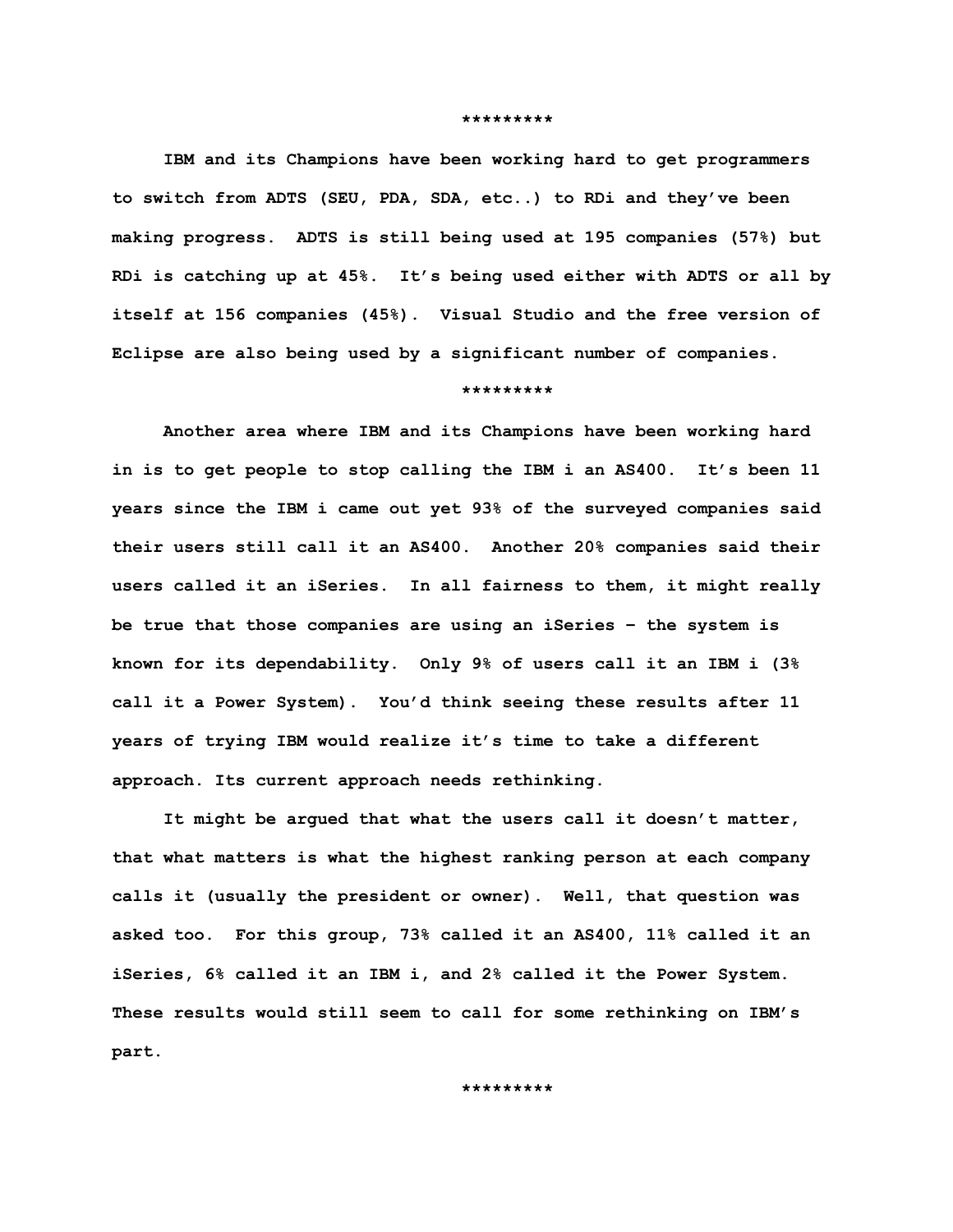**Many of the surveys we've seen ask what version of the operating system companies are on. This implies companies are running only one version of the operating system in production. Misleading results are the consequence.**

 **The survey we're running broke the question down into two parts – what's the oldest version of the operating system you have running in production, and what's the newest version. Put this way, 46 out of 355 companies said they still had version 5.4 or older running in production. Out of 353 companies, 14 also said the newest version of the operating system they're running is 5.4 or older (this must be where a lot of that RPG II coding comes from).** 

### **\*\*\*\*\*\*\*\*\***

 **Migration on to or off of the system was the topic of two other questions.**

 **Out of 330 companies, 9 said they had migrated to the platform within the last five years (2%).** 

 **Out of 344 companies, 64 said they plan to migrate off of the platform within the next five years (18%).**

 **There's a myth that companies often say this but almost never follow-through because it's too hard. If you download a free copy of the Company List from all400s.com and filter the list by 'Offplatform' you'll see a lot of success stories (even after filtering the list further to get rid of the companies that moved off-platform because they closed).**

 **\*\*\*\*\*\*\*\*\***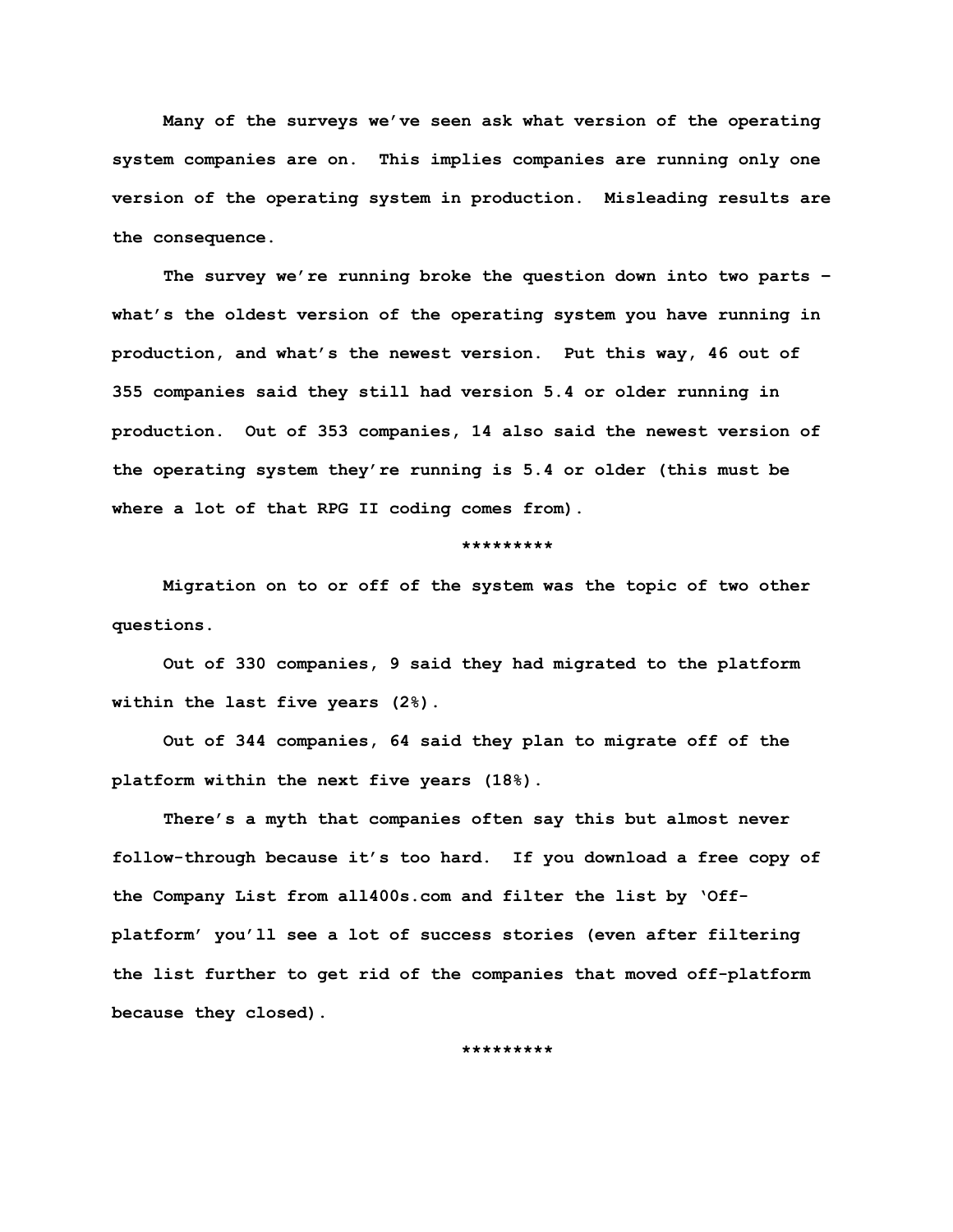**The number of companies who can afford to send anyone from their IT dept to a conference seems to be getting lower and lower each year. In order to see where people thought you could get the best value for your budget dollars we asked what single conference would companies send someone to if they could only afford to send someone to one conference.** 

 **These are the votes based on the 277 people who answered that question.**

| 1. COMMON 102 people, or 38%        |  |  |  |  |  |
|-------------------------------------|--|--|--|--|--|
| 2. RPG-DB2 Summit 34 people, or 12% |  |  |  |  |  |
| 3. WMPCA. 12 people, or $4\%$       |  |  |  |  |  |
| 4. IBM Think. 9 people, or 3%       |  |  |  |  |  |

 **All of the other conferences, whether regional, national, or global, garnered less than 3% of the vote per conference.**

 **One thing to take into consideration regarding this question is what kind of development is taking place at the companies who answered the question. Companies using multiple languages and technologies might have leaned towards COMMON because it takes a broader approach, while companies who are developing heavily in the RPG world might have leaned toward the more focused RPG-DB2 Summit.** 

#### **\*\*\*\*\*\*\*\*\***

 **One more note before concluding this summary. Consolidation is taking place among vendors in the ecosystem with HelpSystems, Rocket Software, Fresche Solutions and Syncsort being the major players. Each of them has become the major vendor in their main market and usually have offerings that will compete with their major competitors.**